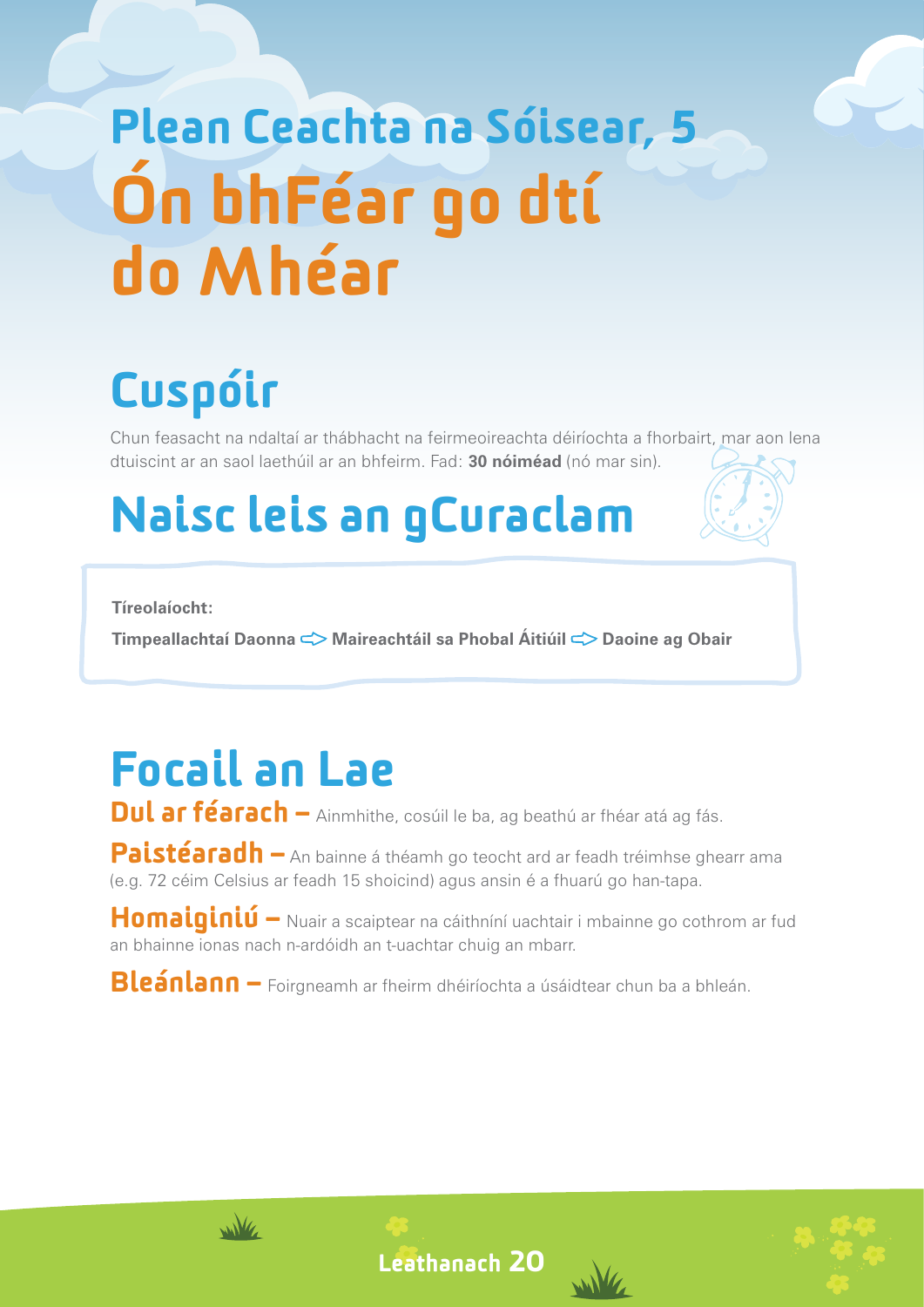### Plé Ranga

Cuir thart an mála pónairí - Iarr ar na daltaí a gcuid eolais / taithí roimh ré ar an bhfeirmeoireacht déiríochta a roinnt leis an rang trí mhála pónairí a chur timpeall an ranga. Déanann an dalta a bhfuil an mála pónairí aige/aici ag an am an t-eolas nó an taithí sin a roinnt leis an rang. Ceisteanna Leide:

- 1 Cad is táirgí déiríochta ann? (Is táirgí bia cosúil le bainne, iógart agus cáis iad).
- 2 Cad is feirmeoireacht déiríochta ann? (Is é an cineál feirmeoireachta é a tháirgeann táirgí déiríochta ar nós bainne, iógairt agus cáise).
- 3 Cén cineál ainmhithe a cheapann tú a bheadh le feiceáil ar fheirm dhéiríochta? (Ba)
- 4 An raibh tú riamh ar fheirm dhéiríochta? Déan cur síos ar an méid a d'fhéadfá a fheiceáil ar fheirm dhéiríochta, (m.sh. ba, bleánlann, inneall crúite, sadhlas, féar).

### Plé Beirte

Iarr ar na daltaí smaoineamh ar conas a thugann feirmeoirí aire do na ba ar fheirm dhéiríochta. Iarr orthu a gcuid smaointe a phlé le comhpháirtí agus iarr ar gach beirt a gcuid smaointe a roinnt leis an rang

Nodanna plé:

- **O** Soláthraíonn feirmeoirí easair do na ba le codladh uirthi.
- **O** Is féidir le feirmeoirí ba a fhágáil chun dul ar féarach ar fhéar úr lasmuigh ar feadh thart ar 240 lá sa bhliain.
- **O** Bogann feirmeoirí ba ó pháirc go páirc ionas go mbeidh go leor féir acu le hithe.
- **O** Tugann feirmeoirí na ba isteach faoi dhíon agus an aimsir fuar sa gheimhreadh
- **O** Cinntíonn feirmeoirí go mbíonn sadhlas agus arbhar Indiach, mar shampla, le hithe ag na ba.
- **O** Coinníonn na feirmeoirí na bóithigh agus na bleánlanna glan.
- Déanann feirmeoirí cinnte de go dtéann tréidlia ar cuairt chuig an bhfeirm chun a chinntiú go bhfanann na ba sláintiúil.

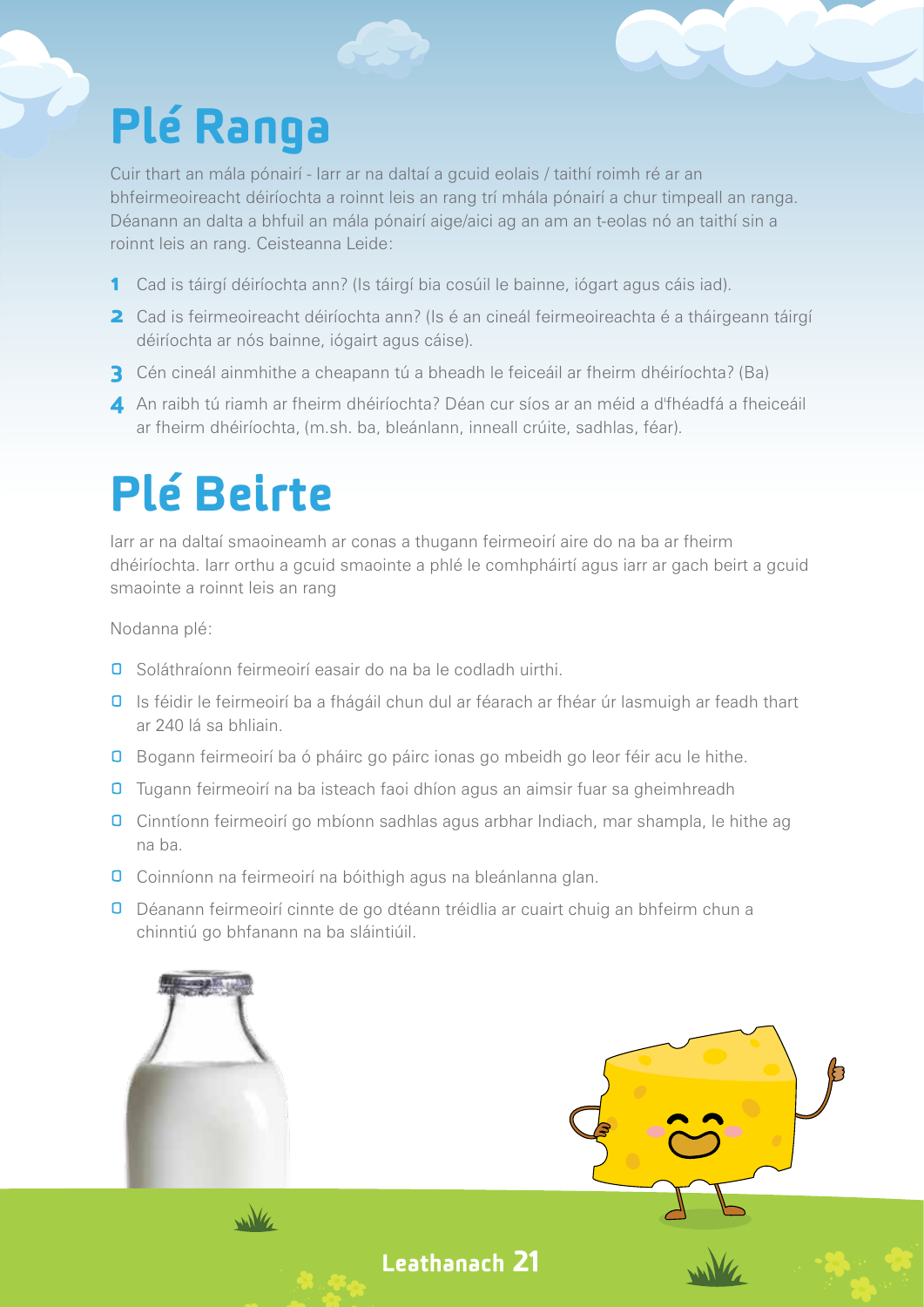### Gníomhaíocht Bheirte

Tosaigh ag iarraidh ar na daltaí mar rang smaoineamh ar conas a thagann bainne ón bhfeirm go dtí an ghloine ar bhord na cistine. Scríobh na pointí tosaigh plé in airde ar an gclár. Ansin tabhair cóip den bhileog ghníomhaíochta '**Ón bhFéar go dtí do Mhéar**' do gach dalta. Iarr ar na grúpaí breathnú ar 8 gCéim an Phróisis Táirgithe Bainne. 'Ón bhféar go dtí do mhéar', iad a phlé agus ansin uimhreacha a chur ar gach ceann acu agus iad a chur san ord ceart. Déanaigí plé ar an ord ceart mar rang agus pléigí gach ceann de na céimeanna sa phróiseas táirgthe bainne. \*(Tá breac-chuntas ar an ord ceart ar leathanach 23).

#### Gníomhaíocht Aonair

Iarr ar na daltaí scríobh faoi conas a théann bainne 'ón bhféar go dtí a méar' ina bhfocail féin.

#### Gníomhaíochtaí Fairsingithe

- 1 Déanann oibrí saotharlainne tástáil ar an mbainne arís ag an déirí.
- **2** Iarr ar na daltaí ina ngrúpaí a bpóstaer féin 'Ón bhFéar go dtí do Mhéar' féin a chruthú le taispeáint ar fud na scoile.

## Tabhair leat abhaile é

Spreag na daltaí chun an teachtaireacht a thabhairt abhaile faoin tábhacht a bhaineann leis an bhfeirmeoireacht déiríochta. Mar ghníomhaíocht oibre baile, is féidir leat iarraidh ar do dhaltaí an méid a leanas a dhéanamh:

- 1 Féach ar na táirgí déiríochta sa chuisneoir agus sainaithin cén áit a bhfuarthas iad. Mar shampla, an bhfuarthas aon rud ó fheirm áitiúil?
- 2 An bhfuil gealltanas na Comhairle Náisiúnta Déiríochta '*Saothraithe i bPoblacht na hÉireann*' ar an mbainne ina gcuisneoir?
- 3 An bhfuil aithne acu ar fheirmeoir déiríochta áitiúil?
- 4 Taifead cé mhéad lítear bainne a ólann gach ball den teaghlach le himeacht seachtaine. Déan comparáid eatarthu.









 $\mathbf{e}$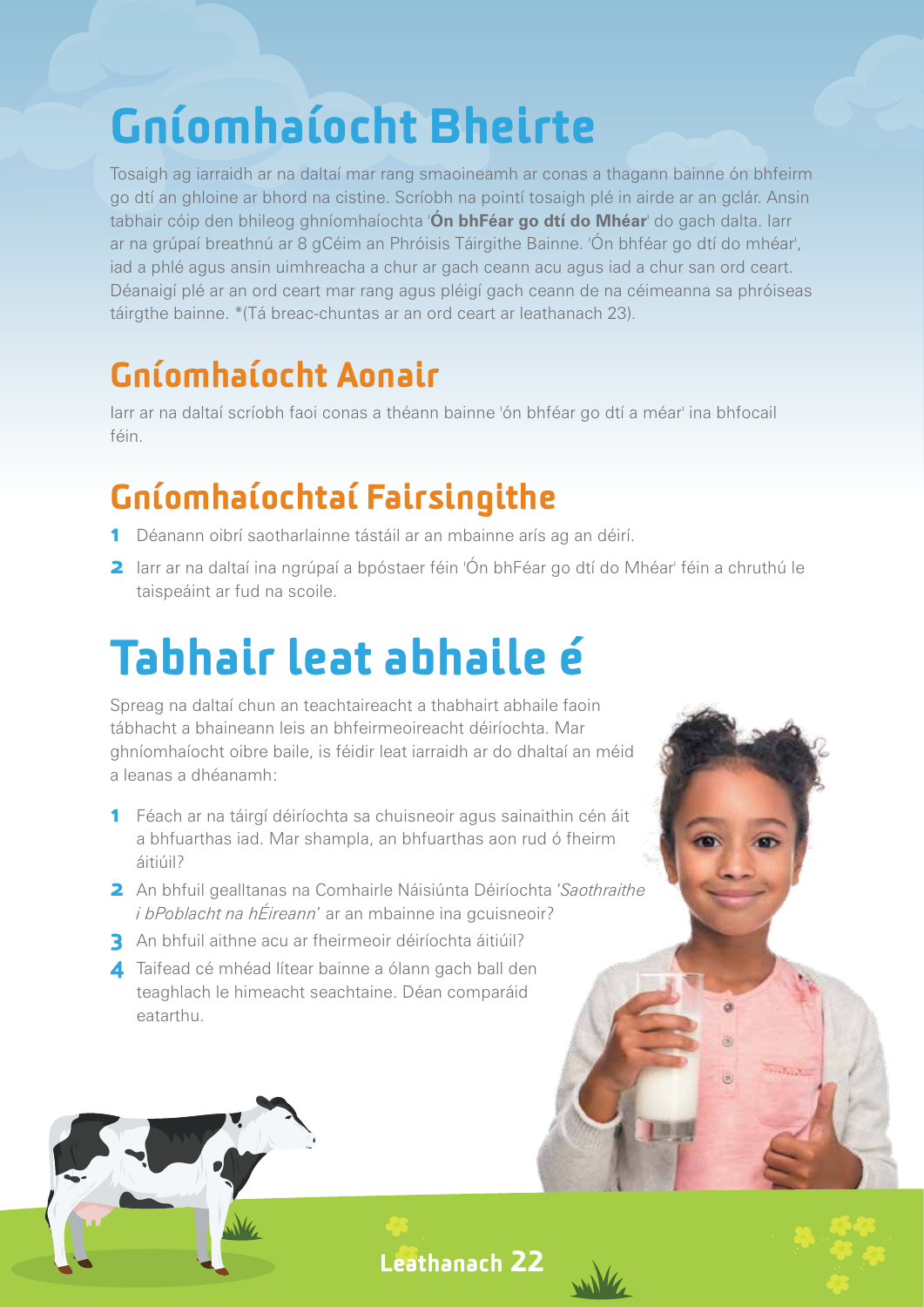# Ón bhFéar go dtí do Mhéar - 8 gCéim an Phróisis Táirgthe Bainne

Céim 1 – Cothaítear bó ar fhéar úr cothaitheach.

Céim 2 – Déantar ba a bhleán dhá uair sa lá sa bhleánlann. Stóráiltear an bainne a bhailítear faoi bhun 4° Celsius in umar bainne agus bailíonn tancaeir chuisnithe ón bhfeirm é gach 2-3 lá.

Céim 3 – Sula mbailítear bainne ón bhfeirmeoir, glacann an tiománaí samplaí chun caighdeán an bhainne a thástáil.

Céim 4 – Nuair a thagann an tiománaí chuig an déirí, pumpálann sé an bainne amach as an tancaer isteach i gcoimeádáin mhóra chuisnithe. Déantar an tancaer a ní go cúramach ar an taobh istigh agus ansin bíonn sé réidh chun tuilleadh bainne a bhailiú ar an lá dár gcionn.

Céim 5 – Déantar tástáil ar an mbainne arís sa déirí, ach is é oibrí saotharlainne a dhéanann an tástáil an uair seo.

Céim 6 – Déantar bainne a phaistéarú chun a chinntiú nach bhfuil frídíní ann. Is é Louis Pasteur a chum an paistéaradh, próiseas ina dtéitear an bainne go teocht ard ar feadh tréimhse ghearr ama sula bhfuaraítear go han-tapa é.

Céim 7 – Déantar an bainne a líonadh isteach i gcoimeádáin éagsúla ansin. Ina dhiaidh sin, luchtaítear leoraithe le crátaí bainne le seachadadh chuig an teach nó chuig an siopa. Déantar cuid de a sheachadadh go díreach chuig scoileanna.

Céim 8 – Mar sin, an chéad uair eile a bheidh tú ag baint taitneamh as gloine bainne bhlasta, is féidir leat a bheith cinnte go bhfuil tú ag ól deoch ar ardchaighdeán, atá idir nádúrtha agus chothaitheach.



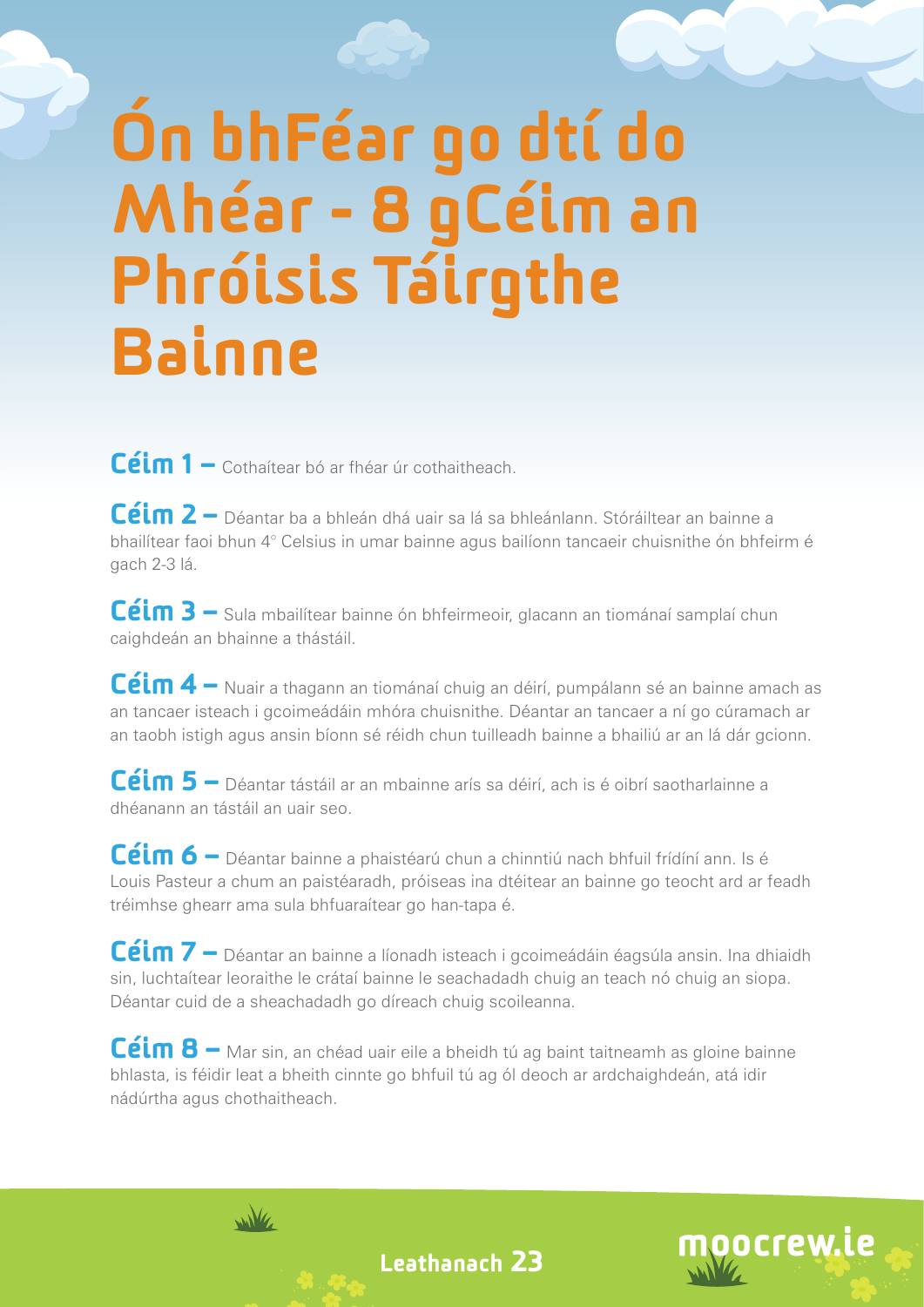### Lig scód le do chruthaitheacht!

**Dear do Chartán Bainne Scoile féin.** 

**Is féidir pictiúir d'fhéar, ba, nó feirmeoirí a chur air, nó, más mian leat é a choinneáil deas simplí, steall shimplí de bhainne úr blasta!**